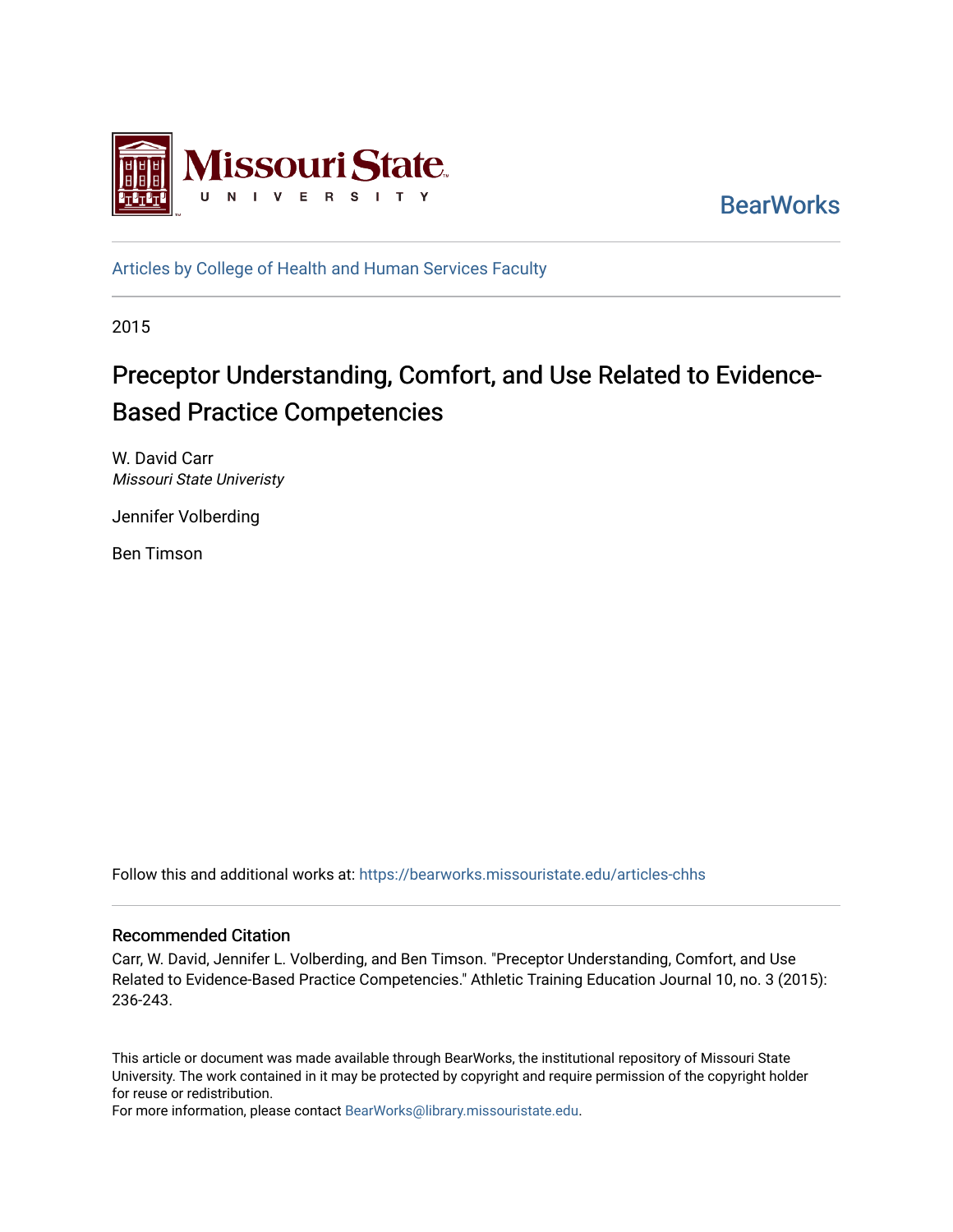## Preceptor Understanding, Comfort, and Use Related to Evidence-Based Practice Competencies

W. David Carr, PhD, ATC\*; Jennifer L. Volberding, PhD, ATC†; Ben Timson, PhD, ATC‡ \*Sports Medicine & Athletic Training, Missouri State University, Springfield; †Oklahoma State University, Stillwater; ‡University of Kansas, Lawrence

Context: The Fifth Edition of the National Athletic Trainers' Association Athletic Training Education Competencies includes the significant addition of competencies covering evidence-based practice (EBP). While the concept of EBP is not new, the terminology in the Competencies may be new to clinical practitioners who did not receive the same educational experiences.

Objective: The objective was to explore the understanding, comfort, and use related to EBP competencies by preceptors. Specifically, we explored the efficacy of an educational intervention designed to increase preceptors' understanding of, comfort with, and use of the EBP competencies.

Design: Participants were assigned to an experimental or control group. A pretest and posttest design was used to measure understanding, comfort, and use. An educational intervention designed to increase understanding, comfort, and use of the EBP competencies was used with the experimental group. The education intervention was a combination of presentations, student-led article reviews, and a student-led project.

Setting: The study was completed at a large state-affiliated Midwest university.

Patients or Other Participants: Nineteen preceptors from the collegiate and high school setting (12 men and 7 women, average age =  $32 \pm 8.3$  years, average experience =  $8.1 \pm 8.8$  years).

Main Outcome Measures: A survey instrument (EBP Preceptor Survey) was designed and tested for reliability ( $\alpha = .979$ ). All participants completed the EBP Preceptor Survey before and then after the intervention. Experimental preceptors completed the education intervention. Repeated-measures analysis of covariance was used to detect pretest to posttest differences at the  $P \leq .01$  significance level.

Results: Statistically significant results indicate that after the intervention the experimental preceptors increased understanding for 4 of the 14 competencies, comfort for 9 of the 14 competencies, and use for 1 of the 14 competencies.

Conclusions: A focused education intervention may increase understanding and comfort but might not increase use of EBP concepts.

Key Words: Clinical instructors, continuing education, evidence-based medicine, survey research

Please address all correspondence to W. David Carr, PhD, ATC, Sports Medicine & Athletic Training, Missouri State University, Springfield, 901 South National, PROF 160, Springfield, MO 65897. wdavidcarr@missouristate.edu.

#### Full Citation:

Carr WD, Volberding JL, Timson B. Preceptor understanding, comfort, and use related to evidence-based practice competencies. Athl Train Educ J. 2015;10(3):236–243.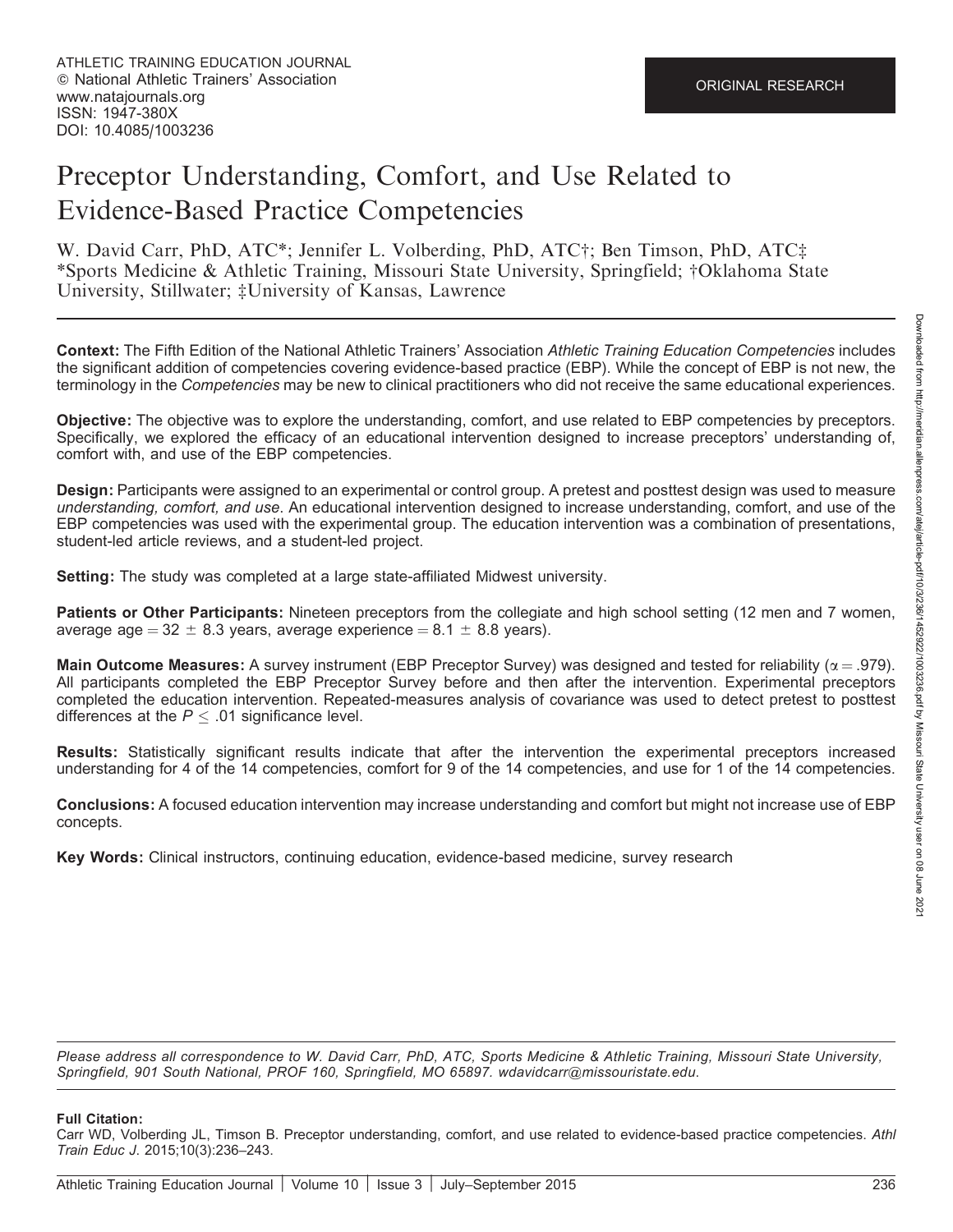## Preceptor Understanding, Comfort, and Use Related to Evidence-Based Practice Competencies

W. David Carr, PhD, ATC; Jennifer L. Volberding, PhD, ATC; Ben Timson, PhD, ATC

## INTRODUCTION

Evidence-based practice (EBP) is an integral component of modern health professional practice and education. Sackett and colleagues<sup>1</sup> defined  $EBP$  as "the conscientious, explicit, and judicious use of current evidence in making decisions about the care of individuals.'' The Institute of Medicine released a report in 2003 that stated that EBP is an essential competency of health care professionals.2 Hertel<sup>3</sup> noted that when operating in an environment of accountability clinicians need enhanced research training beyond design and statistics and into areas such as clinical epidemiology and interpretation of clinical significance.

Many studies have identified barriers to EBP implementation that include, but are not limited to, clinician time, $4-8$  clinician autonomy to change practice,<sup>4,9,10</sup> clinician knowledge of EBP concepts,4,9,10 and clinician access to resources.7,8,10 There exists an inherent didactic-to-clinic gap within many clinicalbased education programs, and this gap creates a barrier to EBP implementation. To overcome the barriers, many suggestions have been made. Authors have suggested faculty development opportunities,<sup>11,12</sup> research focused on clinical outcomes,<sup>5</sup> and communication between clinician and faculty.<sup>13</sup> Clinicians have noted that access to processed EBP information and workshops focused on EBP outcomes along with repetition and exposure can help overcome barriers.<sup>14</sup>

The Fifth Edition of the National Athletic Trainers' Association Athletic Training Educational Competencies<sup>15</sup> (Table 1) includes competencies covering EBP concepts that had not previously been included. While the average clinician may practice various degrees of EBP, it is unclear if they have had a formal education in the concepts of EBP as they are now presented to all students in athletic training programs. Manspeaker and Van Lunen<sup>16</sup> hypothesized that only a small proportion of our profession has a formal education in EBP concepts. Yew and Reid<sup>6</sup> demonstrated that medical residents instructed in EBP skills did not regularly practice these skills. Hankemeier et al<sup>17</sup> demonstrated that clinicians had the lowest level of EBP knowledge when compared with students and educators. Preceptors are charged with modeling behaviors that students will follow. Hankemeier and Van Lunen<sup>18</sup> reported that preceptor modeling of the behaviors of clinical decision making based upon evidence was the best way to encourage students to use EBP. Laurent and Weidner<sup>19</sup> have shown that students prefer mentors who model behavior. This raises the question of what concepts are being reinforced by the preceptors who are supervising students. One could argue that if a preceptor is unfamiliar with a concept he will not properly reinforce that concept.

Multiple authors have explored a variety of variables associated with implementation of EBP, such as knowledge of concepts,  $4,10,17,20,21$  attitudes and beliefs about the concepts, $4,10,14,21$  comfort with EBP concepts, $20$  use of EBP concepts,14,17,21 and confidence and comfort in the application

of EBP concepts.17,20 Knowledge of EBP concepts has been measured using 2 methods: multiple-choice quiz-like questions17,20,21 and Likert scale–rating questions about background training and education in EBP concepts.<sup>4,10</sup> Confidence and comfort have been measured using Likert scale questions in the context of comfort level with the ability to implement EBP concepts<sup>20</sup> and confidence to answer questions about EBP concepts.<sup>17</sup> Use of EBP has been measured using checklists and ranking of items as well as open-ended questions about intended and future use of EBP. To date the only study<sup>21</sup> found to use a premeasure and postmeasure after an education intervention was with a group of students and did not use a control group for comparison.

Adult learners are motivated by many factors, including the immediate relevance to their work, the reason for learning something new, and use of experience to provide a basis for learning.<sup>22</sup> Our education intervention used self-directed and student-led activities to teach and reinforce the EBP concepts and encourage participation. The purpose of this project was to determine if an education intervention can increase the understanding of EBP concepts, comfort in defining EBP concepts, and use of EBP concepts among preceptors. It was our assumption that by combining these 2 types of activities, we would enhance the experience for the preceptor and the student. We hypothesized that the educational intervention would increase the understanding, comfort, and use of EBP concepts among preceptors.

## METHODS

## **Participants**

A purposeful sample of convenience drawn from one large state-affiliated Midwest university was used for the project. The preceptors  $(n = 10)$  working with second-year students were assigned to the experimental group, which allowed inclass student-led assignments to be used as part of the educational intervention. The preceptors  $(n = 9)$  not working with second-year students were assigned to the control group. All students were enrolled in a 3-year program; thus, the control group had first-year and third-year students. All preceptors worked in the collegiate or high school setting. Institution review board approval was obtained from the host institution, and informed consent was obtained.

## Instrument

The EBP Preceptor Survey was created to assess the effectiveness of the educational intervention. An online survey was used for data collection. The 14 EBP competencies,<sup>15</sup> listed in Table 1, were presented verbatim, and then each participant was asked the following questions: ''How well do you understand the concept(s) in the competency?''; ''How comfortable are you defining the concept(s) in the competency to the student you supervise?''; and ''How likely are you to use the concept(s) in your clinical practice?'' Our project used the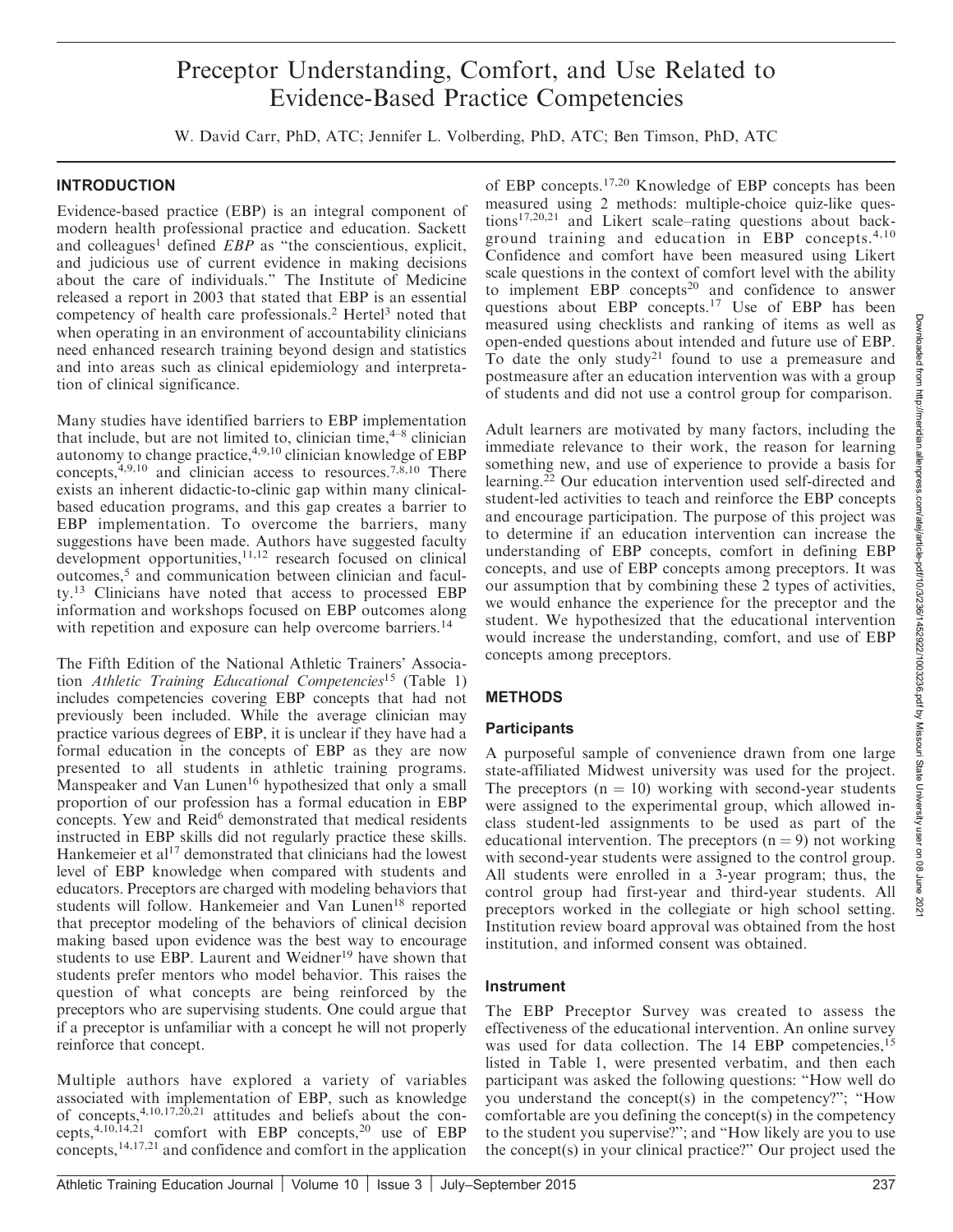## Table 1. Evidence-Based Practice (EBP) Competencies Used in the EBP Preceptor Survey Instrument

| <b>Number</b>  | Competency                                                                                                                                      |
|----------------|-------------------------------------------------------------------------------------------------------------------------------------------------|
|                | Define evidence-based practice as it relates to athletic training clinical practice.                                                            |
| $\overline{2}$ | Explain the role of evidence in the clinical decision-making process.                                                                           |
| 3              | Describe and differentiate the types of quantitative and qualitative research, research components, and<br>levels of research. <sup>a</sup>     |
| 4              | Describe a systematic approach to create and answer a clinical question through review and application of<br>existing research. <sup>a</sup>    |
| 5              | Develop a relevant clinical question using a predefined question format. <sup>a</sup>                                                           |
| 6              | Describe and contrast research and literature resources that can be used for conducting clinically relevant<br>searches. <sup>a</sup>           |
|                | Conduct a literature search using a clinical question relevant to practice using techniques and resources. <sup>a</sup>                         |
| 8              | Describe the differences between narrative reviews, systematic reviews, and meta-analyses.                                                      |
| 9              | Use standard criteria or developed scales to critically appraise the structure, rigor, and overall quality of<br>research studies. <sup>a</sup> |
| 10             | Determine the effectiveness and efficacy of an athletic training intervention using evidence-based practice<br>concepts.                        |
| 11             | Explain the theoretical foundation of clinical outcomes assessment and describe methods of outcomes<br>assessment. <sup>a</sup>                 |
| 12             | Describe the types of outcomes measures as well as types of evidence that are gathered through<br>outcomes assessment. <sup>a</sup>             |
| 13             | Understand the methods of assessing patient status and progress with clinical outcomes assessments. <sup>a</sup>                                |
| 14             | Apply and interpret clinical outcomes to assess patient status, progress, and change using sound outcome<br>instruments. <sup>a</sup>           |

<sup>a</sup> Competencies were truncated for tabular presentation.

term understanding in the context of ''How well do you understand the concepts of each competency?'' as a substitute for knowledge. We used the term *comfort* in the context of ''comfort with their ability to define the EBP concepts to a student." We used the term use in the context of "How likely are you to use the concepts of this EBP competency in your clinical practice?'' Each question response was rated on a scale of 0 to 10 (0 = not understood / not at all comfortable / not at all likely to use and  $10 = \text{very well understood} / \text{very comfortable} /$ very likely to use). We wanted a scale that would allow for variability and thus detectable differences. Likert<sup>23</sup> stated that scales should be 5 to 7 points. DeVellis<sup>24</sup> found that the number of questions asked affects the reliability of the number of choices that should be used. In practice, researchers often assign the number of points according to personal taste and past convention.<sup>25</sup> We felt that the 10-point scale would allow for specificity and variability. The survey instrument was distributed to the 4 athletic training educators familiar with the EBP competencies for comment and review to establish face validity. Minor modifications were made based upon the expert feedback. A Cronbach  $\alpha$  analysis was conducted to determine reliability of the collected data ( $\alpha = 0.979$ ).

#### Intervention

An educational intervention was created to increase understanding, comfort, and use of the EBP concepts. All components of the intervention were reviewed by a panel of 4 athletic training educators familiar with the EBP content and educational delivery methods. Several modifications were made that included wording changes and inclusion of different articles. Three components were created using 2 strategies that were hypothesized to foster adult learning: (1) adult learners prefer to learn at their own pace, and (2) student-led activities would encourage participation. The first component was a series of 3 PowerPoint presentations that were delivered via

email to define the various concepts and terminology in the EBP competencies. Real-world examples were included to reinforce the concepts. The content was divided into 3 presentations (Overview and Terminology, Research Design, and Clinical Outcome Assessment) to limit user fatigue and to encourage full viewing within a practical time frame (less than 30 minutes) for an active clinician. The second component was a student-led activity involving a weekly journal article review between the student and their preceptor. Students were directed to each article and required to make copies for their preceptor and schedule a meeting to discuss the article. All articles chosen were available free to the students online. Students were given a weekly journal article assignment form to use during their discussion that asked ''What is the main purpose of the article?"; "What methods were used to develop the article?"; "What are the conclusions?"; and "What is the take-home

| Week | <b>Experimental Group</b>   | Control Group         |  |
|------|-----------------------------|-----------------------|--|
| 1    | Pretest administered        | Pretest administered  |  |
| 2    | PowerPoint No. 1            |                       |  |
| 3    | PowerPoint No. 2            |                       |  |
| 4    | PowerPoint No. 3            |                       |  |
| 5    | Article No. 1               |                       |  |
| 6    | Article No. 2               |                       |  |
| 7    | Article No. 3               |                       |  |
| 8    | Article No. 4               |                       |  |
| 9    | Article No. 5               |                       |  |
| 10   | EBP project data collection |                       |  |
| 11   | EBP project data collection |                       |  |
| 12   | EBP project data collection |                       |  |
| 13   | EBP project data collection |                       |  |
| 14   | Posttest administered       | Posttest administered |  |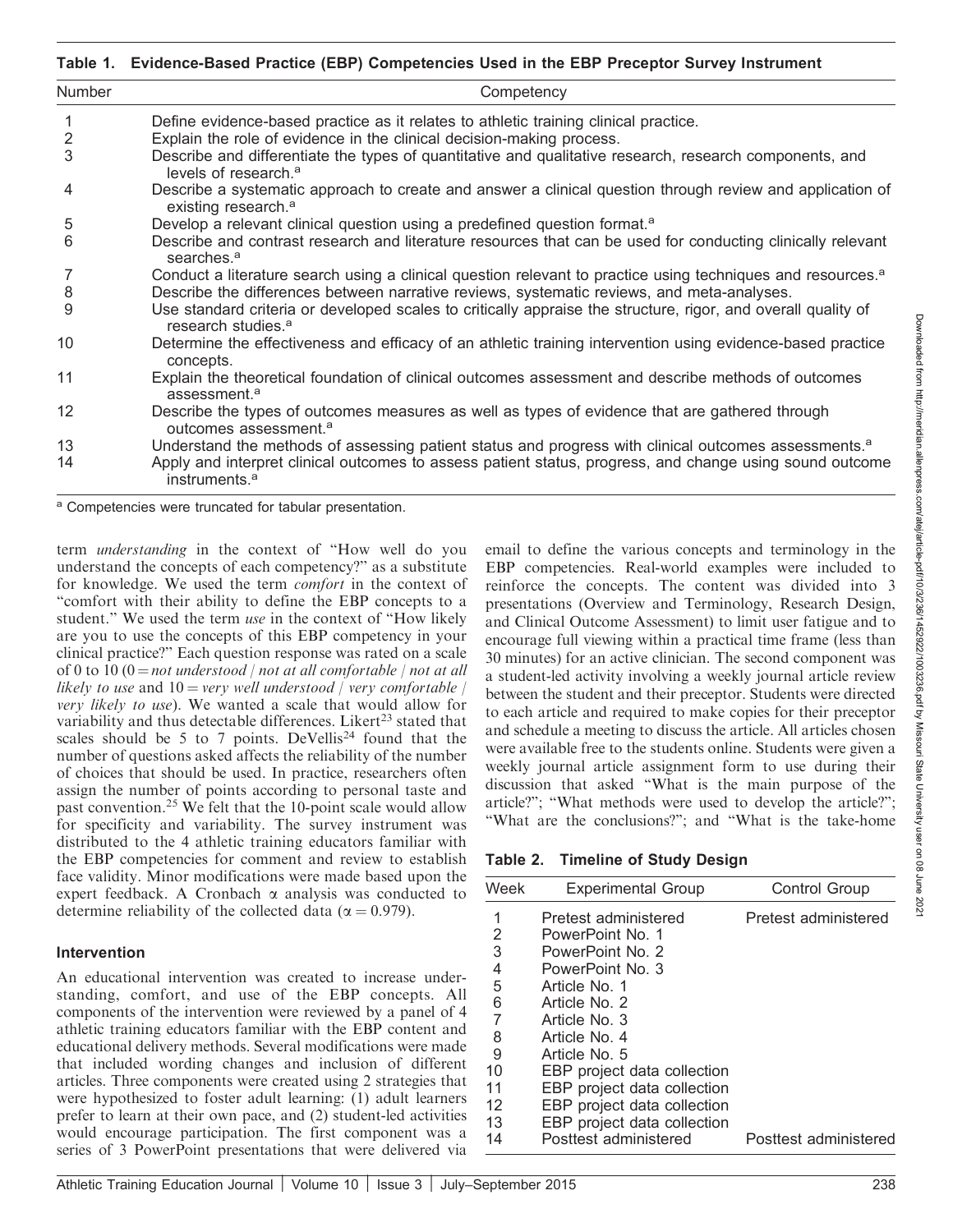| Group        | Gender         | No. | Average Age, y                     | Group Average Experience, y |
|--------------|----------------|-----|------------------------------------|-----------------------------|
| Experimental | Female<br>Male |     | $25.0 \pm 2.61$<br>$32.7 + 4.21$   | $5.7 \pm 5.5$               |
| Control      | Female<br>Male |     | $26.2 \pm 4.31$<br>$39.6 \pm 11.3$ | $10.9 \pm 10.9$             |

message / how will you implement this into your practice?'' Students were required to submit the form after reviewing it with their preceptor and obtaining the preceptor's signature. Responses from this form were not collected for this project; it was merely a check to ensure they were involving their preceptor in the article review. Five peer-reviewed and published articles were selected to reinforce the EBP concepts.26–30 Two were chosen for providing background on  $E\overline{BP}$ ,<sup>26,27</sup> while the remaining 3 were chosen for their practical application to clinical practice and had a minimum Physiotherapy Evidence Database (PEDro) score of 8/10.28–30 The final component of the intervention was a student-led EBP assignment that required preceptor involvement and was adapted from a project developed by a colleague (J. Popp, unpublished data, 2012). Preceptors were involved in each step of the assignment and reviewed materials as the assignment progressed. Students were directed to find a patient under care and an appropriate Patient-Centered Outcome (PCO) measure.

The student was instructed to use the PCO measure with the patient for a minimum of 3 weeks, produce a report of the findings, discuss the PCO and its measurement properties and how the treatment plan was adjusted based upon the PCO results, and reflect upon the challenges faced by the use of the PCO. It was felt that since PCOs are not widely used by athletic trainers but are an important component of EBP, the involvement of the preceptor would reinforce EBP concepts.

## **Design**

A premeasure-postmeasure of the independent variables (EBP Preceptor Survey) was used to measure the effectiveness of the educational intervention. The between-subjects variable was group (experimental and control), while the within-subjects variable was time (pre and post). All participants were sent a URL for the EBP Preceptor Survey via email. Follow-up emails were sent 1 week later to encourage a response. Table 2

|                   | Table 4. Descriptive Statistics of Experimental and Control Groups for the Understanding Variable by |
|-------------------|------------------------------------------------------------------------------------------------------|
| <b>Competency</b> |                                                                                                      |

|            |              | Pretest           | Posttest          |                 |
|------------|--------------|-------------------|-------------------|-----------------|
| Competency | Group        | Mean $\pm$ SD     | Mean $\pm$ SD     | 95% CI          |
| 1          | Experimental | $6.300 \pm 0.516$ | $8.400 \pm 0.516$ | 7.352-9.448     |
|            | Control      | $8.667 \pm 0.544$ | $7.667 \pm 0.544$ | $6.561 - 8.772$ |
| 2          | Experimental | $6.700 \pm 0.489$ | $8.700 \pm 0.489$ | 7.706-9.694     |
|            | Control      | $8.778 \pm 0.515$ | $8.222 \pm 0.515$ | 7.175-9.270     |
| 3          | Experimental | $6.000 \pm 0.538$ | $8.100 \pm 0.538$ | 7.006-9.194     |
|            | Control      | $8.222 \pm 0.567$ | $7.667 \pm 0.567$ | 6.514-8.819     |
| 4          | Experimental | $6.200 \pm 0.679$ | $7.900 \pm 0.679$ | 6.519-9.281     |
|            | Control      | $7.778 \pm 0.716$ | $7.111 \pm 0.716$ | 5.656-8.567     |
| 5          | Experimental | $5.500 \pm 0.786$ | $7.800 \pm 0.786$ | 6.203-9.397     |
|            | Control      | $6.778 \pm 0.828$ | $5.556 \pm 0.828$ | 3.872-7.239     |
| 6          | Experimental | $6.700 \pm 0.611$ | $8.600 \pm 0.611$ | 7.359-9.841     |
|            | Control      | $8.333 \pm 0.644$ | $7.444 \pm 0.644$ | 6.137-8.752     |
| 7          | Experimental | $6.400 \pm 0.710$ | $8.200 \pm 0.710$ | 6.756-9.644     |
|            | Control      | $8.000 \pm 0.749$ | $6.778 \pm 0.749$ | 5.256-8.299     |
| 8          | Experimental | $5.400 \pm 0.777$ | $7.900 \pm 0.777$ | 6.321-9.479     |
|            | Control      | $6.333 \pm 0.819$ | $6.333 \pm 0.819$ | 4.669-7.998     |
| 9          | Experimental | 4.300 $\pm$ 0.886 | $6.800 \pm 0.886$ | 5.000-8.600     |
|            | Control      | 6.111 $\pm$ 0.934 | $5.556 \pm 0.934$ | 3.658-7.453     |
| 10         | Experimental | $6.400 \pm 0.572$ | $8.500 \pm 0.572$ | 7.337-9.663     |
|            | Control      | $8.444 \pm 0.603$ | $7.444 \pm 0.603$ | 6.219-8.670     |
| 11         | Experimental | $5.000 \pm 0.711$ | $7.600 \pm 0.711$ | 6.155-9.045     |
|            | Control      | $6.778 \pm 0.750$ | $6.667 \pm 0.750$ | 5.143-8.190     |
| 12         | Experimental | $5.500 \pm 0.704$ | $8.100 \pm 0.704$ | 6.669-9.531     |
|            | Control      | $7.111 \pm 0.742$ | $6.556 \pm 0.742$ | 5.047-8.064     |
| 13         | Experimental | $4.600 \pm 0.727$ | $7.300 \pm 0.727$ | 5.823-8.777     |
|            | Control      | $6.444 \pm 0.766$ | $6.889 \pm 0.766$ | 5.332-8.446     |
| 14         | Experimental | $5.400 \pm 0.675$ | $8.100 \pm 0.675$ | 6.728-9.472     |
|            | Control      | $7.000 \pm 0.711$ | $7.222 \pm 0.711$ | 5.777-8.668     |

Abbreviation: CI, confidence interval.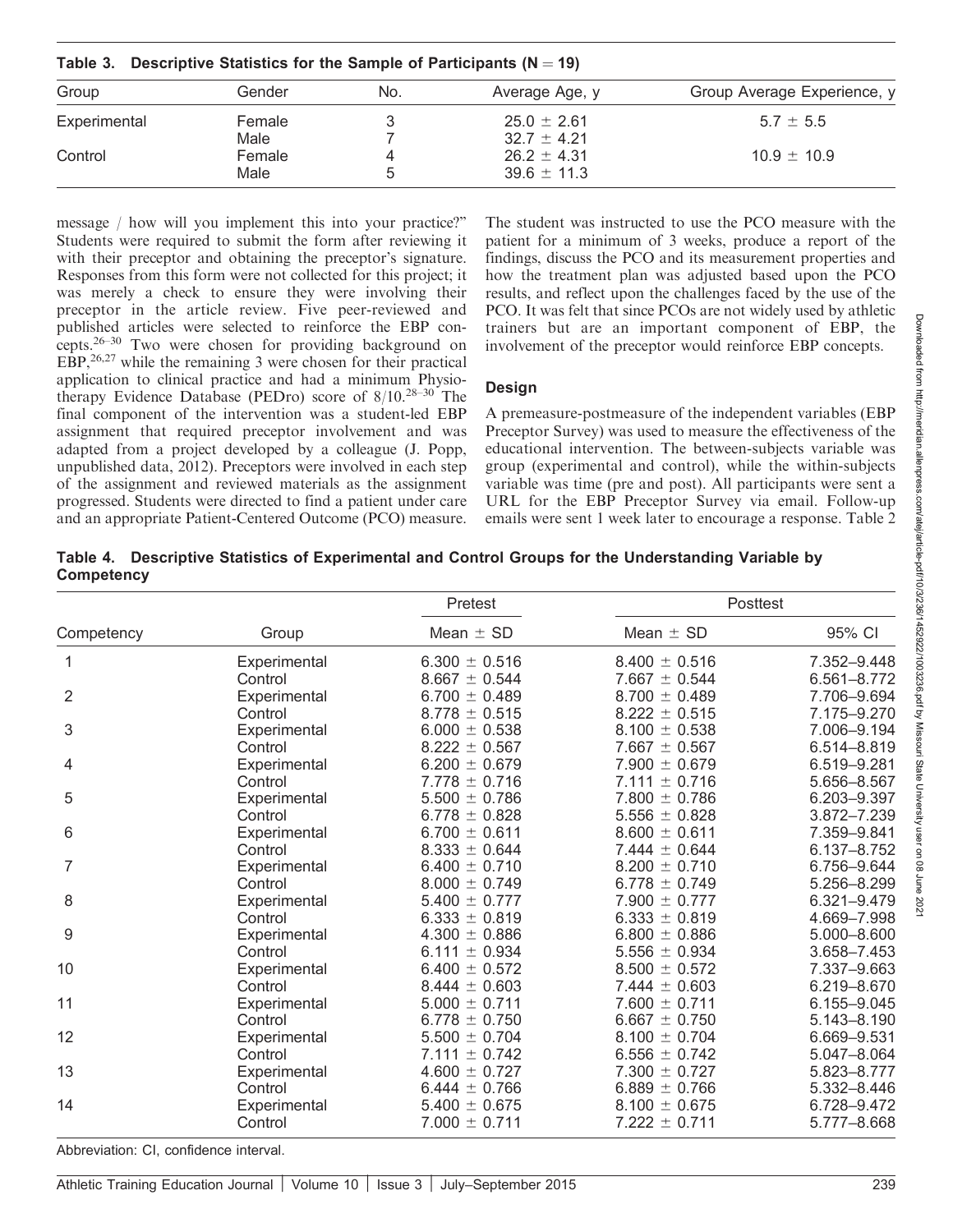|                |              | Pretest           | Posttest          |             |
|----------------|--------------|-------------------|-------------------|-------------|
| Competency     | Group        | Mean $\pm$ SD     | Mean $\pm$ SD     | 95% CI      |
| 1              | Experimental | 6.100 $\pm$ 0.459 | $8.400 \pm 0.459$ | 7.466-9.334 |
|                | Control      | $8.111 \pm 0.484$ | $7.222 \pm 0.484$ | 6.238-8.206 |
| $\overline{2}$ | Experimental | $6.400 \pm 0.504$ | $8.600 \pm 0.504$ | 7.576-9.624 |
|                | Control      | $8.667 \pm 0.531$ | $7.778 \pm 0.531$ | 6.698-8.857 |
| 3              | Experimental | $5.700 \pm 0.548$ | $7.700 \pm 0.548$ | 6.587-8.813 |
|                | Control      | $8.111 \pm 0.577$ | $7.111 \pm 0.577$ | 5.938-8.284 |
| 4              | Experimental | $5.900 \pm 0.712$ | $7.400 \pm 0.712$ | 5.953-8.847 |
|                | Control      | $7.111 \pm 0.751$ | $6.444 \pm 0.751$ | 4.919-7.970 |
| 5              | Experimental | $5.100 \pm 0.765$ | $7.500 \pm 0.765$ | 5.945-9.055 |
|                | Control      | $6.667 \pm 0.806$ | $4.778 \pm 0.806$ | 3.139-6.416 |
| 6              | Experimental | $6.400 \pm 0.588$ | $8.300 \pm 0.588$ | 7.106-9.494 |
|                | Control      | $8.000 \pm 0.619$ | $7.111 \pm 0.619$ | 5.852-8.370 |
| 7              | Experimental | 6.300 $\pm$ 0.687 | $7.700 \pm 0.687$ | 6.303-9.097 |
|                | Control      | $7.889 \pm 0.725$ | $6.222 \pm 0.725$ | 4.750-7.695 |
| 8              | Experimental | 4.900 $\pm$ 0.773 | $7.200 \pm 0.773$ | 5.628-8.772 |
|                | Control      | $5.889 \pm 0.815$ | $5.667 \pm 0.815$ | 4.010-7.324 |
| 9              | Experimental | $3.900 \pm 0.797$ | $6.400 \pm 0.797$ | 4.781-8.019 |
|                | Control      | $5.556 \pm 0.840$ | 4.556 $\pm$ 0.840 | 2.849-6.262 |
| 10             | Experimental | $6.300 \pm 0.585$ | $8.400 \pm 0.585$ | 7.212-9.588 |
|                | Control      | $8.111 \pm 0.616$ | $6.889 \pm 0.616$ | 5.636-8.142 |
| 11             | Experimental | $4.700 \pm 0.705$ | $7.100 \pm 0.705$ | 5.666-8.534 |
|                | Control      | $6.556 \pm 0.744$ | $6.000 \pm 0.744$ | 4.489-7.511 |
| 12             | Experimental | $5.100 \pm 0.656$ | $7.700 \pm 0.656$ | 6.368-9.032 |
|                | Control      | $6.778 \pm 0.691$ | $5.778 \pm 0.691$ | 4.373-7.182 |
| 13             | Experimental | $4.500 \pm 0.798$ | $6.800 \pm 0.798$ | 5.179-8.421 |
|                | Control      | $6.000 \pm 0.841$ | $6.444 \pm 0.841$ | 4.736-8.153 |
| 14             | Experimental | $4.700 \pm 0.671$ | $7.600 \pm 0.671$ | 6.237-8.963 |
|                | Control      | $6.556 \pm 0.707$ | $6.556 \pm 0.707$ | 5.119-7.992 |

#### Table 5. Descriptive Statistics of Experimental and Control Groups for the Comfort Variable by Competency

Abbreviation: CI, confidence interval.

represents the timeline of the study. The experimental group received a PowerPoint presentation via email once a week for the first 3 weeks of the project. Student-led article reviews were conducted over a 5-week period. The student-led EBP project was then conducted over the following 4 weeks. Posttest EBP Preceptor Surveys were distributed via email, and a 1-week follow-up was sent to encourage participation.

## Analysis

Data were captured via Qualtrics (Qualtrics LLC, Provo, UT), cleaned, and coded in Microsoft Excel 2012 (Microsoft Inc, Redding, WA), then imported into SPSS Statistics 20 Predictive Analytics Software (SPSS Inc, Chicago, IL) for analysis. Analysis included descriptive statistics and a repeated-measures analysis of covariance (RMANCOVA) with a conservative correction for Type I error ( $\alpha \leq .01$ ) with 1 between (group: experimental and control) and 1 within (time: pretest and posttest) variable and 42 dependent variables (understanding, comfort, and use for each of the 14 competencies). Upon inspection of sample demographics, the average preceptor years of experience appeared to be unequal between groups. To control for this observed difference, preceptor years of experience was included as a covariate during each analysis. Statistical significance was established using a conservative probability level of .01. An analysis of variance found no significant differences between the groups' pretest scores at the conservative  $\alpha \leq .01$  level.

## RESULTS

The sample of 19 participants is described in Table 3. Originally, 10 participants were assigned to the experimental group and 10 were assigned to the control group. However, 1 control group participant did not complete the project. Seven females and 12 males participated in the project. No analyses were conducted to address gender differences.

The pretest and posttest descriptive statistics for the RMAN-COVA are presented in Tables 4 through 6 for the experimental and control groups. With 14 EBP competencies and 3 variables within each (knowledge, comfort, and use) there were 42 possible variables. As illustrated in Table 7, the RMANCOVA revealed that there were significant differences  $(P \leq .01)$  between the experimental and control groups for 14 (33%) of the 42 variables.

Of the significant increases between groups, 9 of the 14 (64%) were for the comfort, 4 (29%) for understanding, and 1 (7%) for use. Only 1 competency (No. 5: develop a relevant clinical question using a predefined question format) had significant increases for all 3 variables (understanding, comfort, and use).

Effect sizes (partial  $\eta^2$ ) were calculated and ranged from small (.10) to large (.50) across the 42 variables. The largest effect sizes were found with the comfort variables and the smallest were found with the use variables. For the 14 significant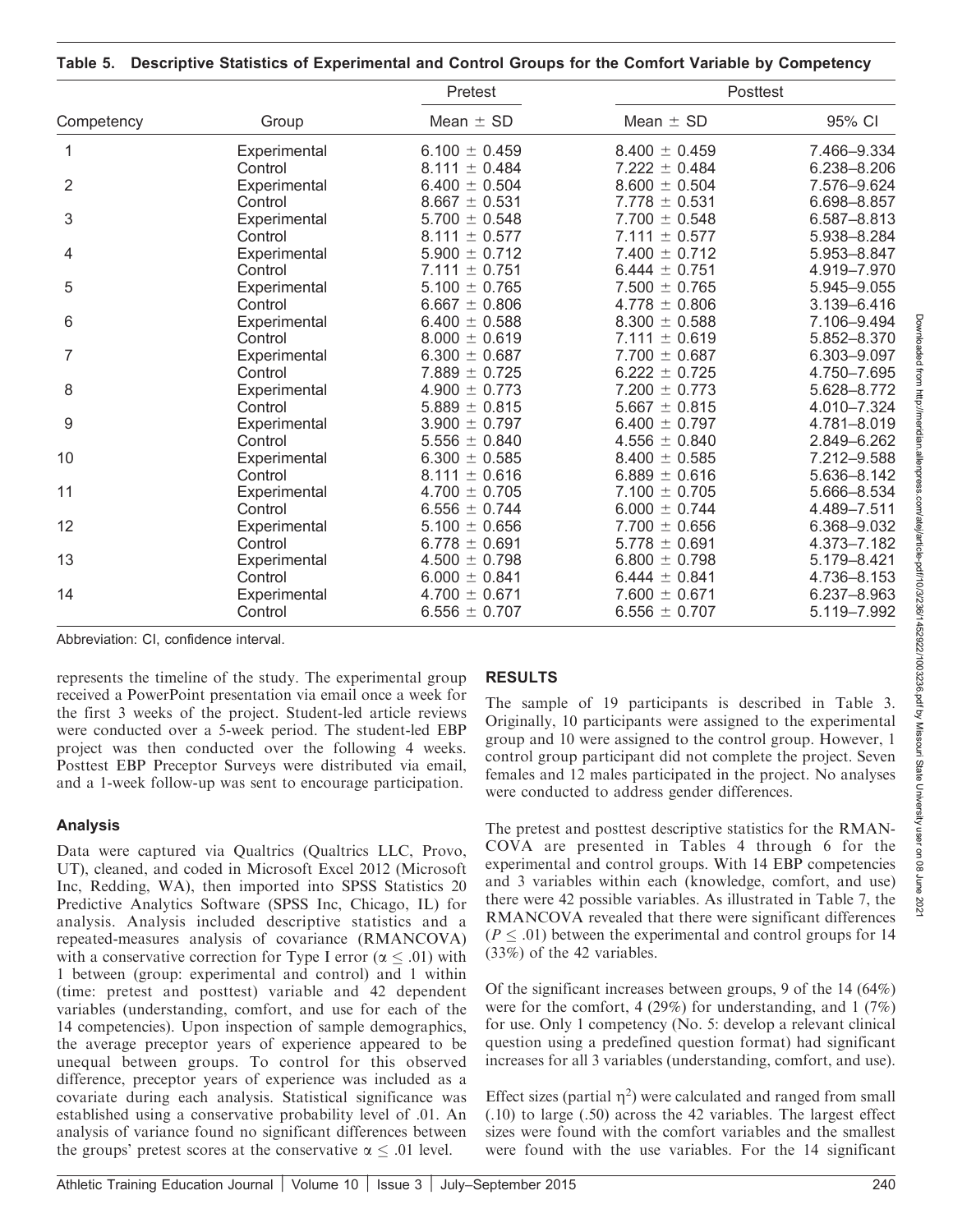|            |              | Pretest           | Posttest          |             |
|------------|--------------|-------------------|-------------------|-------------|
| Competency | Group        | Mean $\pm$ SD     | Mean $\pm$ SD     | 95% CI      |
| 1          | Experimental | $6.500 \pm 0.477$ | $7.500 \pm 0.477$ | 6.531-8.469 |
|            | Control      | $8.000 \pm 0.502$ | $7.444 \pm 0.502$ | 6.424-8.465 |
| 2          | Experimental | $7.300 \pm 0.401$ | $7.800 \pm 0.401$ | 6.986-8.614 |
|            | Control      | $8.889 \pm 0.422$ | $8.000 \pm 0.422$ | 7.142-8.858 |
| 3          | Experimental | $6.200 \pm 0.538$ | $7.000 \pm 0.538$ | 5.906-8.094 |
|            | Control      | $7.889 \pm 0.567$ | $7.333 \pm 0.567$ | 6.180-8.486 |
| 4          | Experimental | $6.200 \pm 0.728$ | $6.500 \pm 0.728$ | 5.021-7.979 |
|            | Control      | $7.000 \pm 0.767$ | $6.667 \pm 0.767$ | 5.108-8.226 |
| 5          | Experimental | $5.500 \pm 0.730$ | $7.000 \pm 0.730$ | 5.516-8.484 |
|            | Control      | $6.000 \pm 0.770$ | $4.889 \pm 0.770$ | 3.324-6.454 |
| 6          | Experimental | $6.200 \pm 0.649$ | $8.000 \pm 0.649$ | 6.680-9.320 |
|            | Control      | $7.222 \pm 0.685$ | 7.444 $\pm$ 0.685 | 6.053-8.836 |
| 7          | Experimental | $5.800 \pm 0.751$ | $7.300 \pm 0.751$ | 5.774-8.826 |
|            | Control      | $7.000 \pm 0.791$ | $6.667 \pm 0.791$ | 5.058-8.275 |
| 8          | Experimental | $5.100 \pm 0.757$ | $6.700 \pm 0.757$ | 5.161-8.239 |
|            | Control      | $4.667 \pm 0.798$ | $6.000 \pm 0.798$ | 4.378-7.622 |
| 9          | Experimental | 4.100 $\pm$ 0.820 | $5.700 \pm 0.820$ | 4.034-7.366 |
|            | Control      | $4.000 \pm 0.864$ | $5.222 \pm 0.864$ | 3.466-6.979 |
| 10         | Experimental | $6.200 \pm 0.597$ | $7.500 \pm 0.597$ | 6.287-8.713 |
|            | Control      | $7.222 \pm 0.629$ | $7.222 \pm 0.629$ | 5.943-8.501 |
| 11         | Experimental | $4.900 \pm 0.740$ | $6.200 \pm 0.740$ | 4.697-7.703 |
|            | Control      | $5.222 \pm 0.780$ | $6.333 \pm 0.780$ | 4.749-7.918 |
| 12         | Experimental | $5.500 \pm 0.683$ | $6.600 \pm 0.683$ | 5.213-7.987 |
|            | Control      | $5.222 \pm 0.720$ | $6.000 \pm 0.720$ | 4.538-7.462 |
| 13         | Experimental | $4.600 \pm 0.806$ | $5.900 \pm 0.806$ | 4.262-7.538 |
|            | Control      | $4.778 \pm 0.850$ | $6.667 \pm 0.850$ | 4.940-8.393 |
| 14         | Experimental | $5.200 \pm 0.673$ | $7.200 \pm 0.673$ | 5.832-8.568 |
|            | Control      | $5.333 \pm 0.710$ | $7.111 \pm 0.710$ | 5.669-8.553 |

#### Table 6. Descriptive Statistics of Experimental and Control Groups for the Use Variable by Competency

Abbreviation: CI, confidence interval.

differences effect sizes ranged from a medium level of .348 to a high level of .599. The knowledge variables ranged from a low effect size of .143 (competency No. 14) to a moderate effect size of .410 (competency No. 10). The comfort variables ranged from a low effect size of .063 (competency No. 13) to a high effect size of .599 (competency No. 5). The use variables ranged from a nonexistent effect size of .000 (competency No. 11) to a moderate effect size of .359 (competency No. 5).

## **DISCUSSION**

As a concept, EBP is central to modern medicine. The terminology within those concepts is being taught to the current generation of athletic training students. While most preceptors have been using the concepts in their daily practice by balancing current research, their experience, and patient feedback, many have not received formal education on the participant. This study sought to increase preceptors' knowledge, comfort, and use of EBP. Our findings suggest that an education intervention may increase knowledge and comfort but not use.

Overall, the findings indicate an increase in preceptors' knowledge and comfort of EBP, with 33% of the 42 variables demonstrating significant increases after the education intervention, with no significant differences within the control group. This would suggest that the education intervention had the desired effect of overall increasing scores. Five competencies (Nos. 4, 6, 11, 13, and 14) had no increases in any of the 3 variables.

A closer examination of the increased scores of the experimental group, however, indicates that increases in knowledge and comfort were statistically significant. Our findings are similar to those reported by Manspeaker et al,  $2<sup>1</sup>$ who looked at differences in EBP in students after an education intervention. While the studies are similar, Manspeaker et al. did not use a control comparison group in their study and used students as opposed to preceptors, so a direct comparison of results is not possible.

Similar to prior studies on EBP, how likely a preceptor was to use the EBP concepts was not influenced by an educational intervention. Considering the limited similarities in design (preceptors versus students), Manspeaker et  $al<sup>21</sup>$  reported that students were more confident in the use of EBP principles after the intervention; however, it is important to note that the finding for use is not in the same context as our project, which used the question stem of ''How likely are you to use the concepts in your clinical practice?'' as opposed to ''confidence in use'' and ''intended future use'' used by Manspeaker and colleagues. The finding that the use of EBP concepts did not increase is troubling. With the general push within the athletic training profession to increase the use of EBP, more needs to be done to overcome barriers to use and implementation for preceptors and students alike. Welch and colleagues<sup>31</sup> have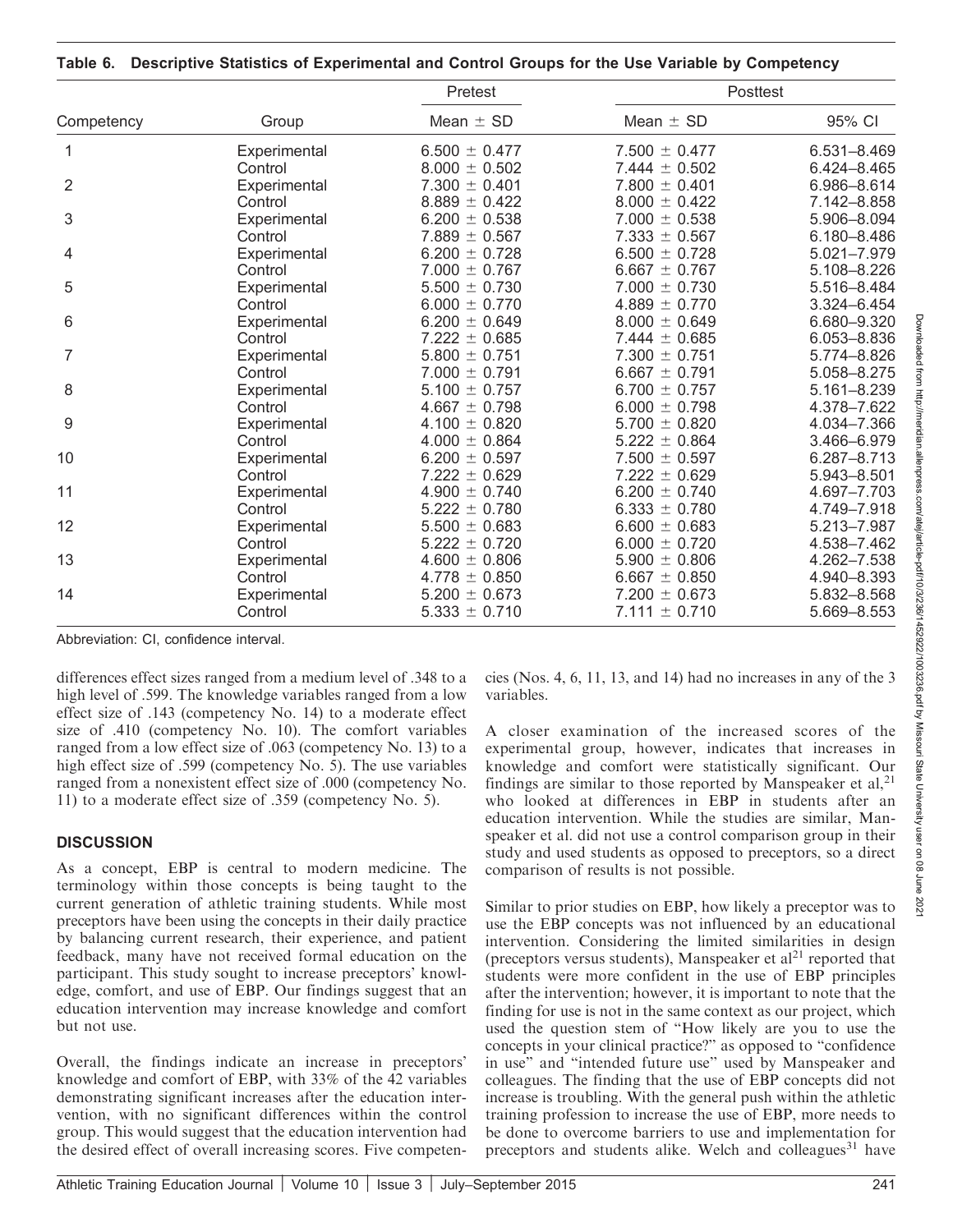| Competency     | Variable      | $F_{(1,17)}$ | Significance | Effect<br><b>Size</b> |
|----------------|---------------|--------------|--------------|-----------------------|
|                | Understanding | 16.667       | $.020*$      | .294                  |
| 1              | Comfort       | 13.308       | $.002*$      | .454                  |
|                | Use           | 14.705       | .0458        | .227                  |
|                | Understanding | 14.430       | $.051*$      | .217                  |
| $\overline{2}$ | Comfort       | 11.826       | $.003*$      | .425                  |
|                | Use           | 14.103       | $.060*$      | .204                  |
|                | Understanding | 15.819       | $.028*$      | .267                  |
| 3              | Comfort       | 18.766       | $.009*$      | .354                  |
|                | Use           | 11.620       | .2218        | .092                  |
|                | Understanding | 16.248       | $.024*$      | .281                  |
| 4              | Comfort       | 15.763       | $.029*$      | .265                  |
|                | Use           | 10.315       | .583*        | .019                  |
|                | Understanding | 11.058       | $.004*$      | .409                  |
| 5              | Comfort       | 23.933       | $.000*$      | .599                  |
|                | Use           | 18.949       | $.009*$      | .359                  |
|                | Understanding | 15.085       | $.038*$      | .241                  |
| 6              | Comfort       | 14.941       | $.041*$      | .236                  |
|                | Use           | 11.238       | .282*        | .072                  |
|                | Understanding | 18.940       | $.009*$      | .358                  |
| 7              | Comfort       | 10.752       | $.005*$      | .402                  |
|                | Use           | 12.974       | $.104*$      | .157                  |
|                | Understanding | 14.899       | $.042*$      | .234                  |
| 8              | Comfort       | 18.545       | $.010*$      | .348                  |
|                | Use           | 10.076       | .786*        | .005                  |
|                | Understanding | 17.466       | $.015*$      | .318                  |
| 9              | Comfort       | 13.269       | $.002*$      | .453                  |
|                | Use           | 10.026       | $.873*$      | .002                  |
|                | Understanding | 11.104       | $.004*$      | .410                  |
| 10             | Comfort       | 11.344       | .004*        | .415                  |
|                | Use           | 12.009       | $.176*$      | .112                  |
|                | Understanding | 15.167       | $.037*$      | .244                  |
| 11             | Comfort       | 16.512       | $.021*$      | .289                  |
|                | Use           | 10.002       | .965*        | .000                  |
|                | Understanding | 19.273       | $.008*$      | .367                  |
| 12             | Comfort       | 20.103       | $.000*$      | .557                  |
|                | Use           | 10.042       | $.840*$      | .003                  |
|                | Understanding | 12.719       | $.119*$      | .145                  |
| 13             | Comfort       | 11.082       | $.314*$      | .063                  |
|                | Use           | 10.840       | $.373*$      | .050                  |
|                | Understanding | 12.674       | .122*        | .143                  |
| 14             | Comfort       | 16.936       | $.018*$      | .302                  |
|                | Use           | 10.046       | $.833*$      | .003                  |

Table 7. Repeated-Measures Analysis of Covariance Results

\* Statistical significance of  $\leq$ .01.

recently reported that strategies to overcome barriers and increase use of EBP in clinical practice include resources, processed information, workshops, peer discussion and mentorship, and repetition and exposure. Similar to the findings of Welch and colleagues, $31$  anecdotal feedback indicated that our participants were interested in learning more via in-service meetings, handouts, podcasts, and small group discussions.

While the control group did not demonstrate statistically significant differences pretest to posttest, they reported higher mean scores pretest than posttest for all of the knowledge and comfort competencies and for many of the use competencies. This may have been due to the small sample size or may have

another source. This increase may have been due to an experience bias in that the control group had older and more experienced participants. The increase may have been due to a learning curve associated with test-retest methods. The Dreyfus and Dreyfus<sup>32</sup> model of skill acquisition states that novice learners move from unconsciously incompetent to consciously incompetent. This may explain why the experimental group with less experience had lower pretest scores as the reality of the actual competencies was driven home. Anecdotal reports indicated that there was a certain humbling effect when the respondents saw the actual wording of the EBP competencies and felt challenged to understand the concepts, comfortably define the concepts, and use the concepts.

A review of effect sizes allowed for the quantification of both significant and nonsignificant differences. We chose to use effect sizes in our analysis and discussion of nonsignificant data as a result of our small sample size. Effect sizes are not affected by sample size and provide an estimation of the magnitude of difference. The comfort variable had the highest effect sizes, while use had the lowest effect sizes, which is consistent with the RMANCOVA significance findings. However, a review of the effect sizes for the nonsignificant differences suggests that the intervention has a low to moderate effect for understanding and comfort variables and a low effect for the use variable. The effect size review further reinforces our observations that the intervention can have a positive effect upon understanding and comfort but not upon use of EBP competencies.

## Limitations and Suggestions

The small, purposeful, nonrandom sample of convenience was a limitation to the generalizability of the findings. It is possible that with a larger randomized sample the findings might be different. The sample was used because of the nature of the student-led activities and the focused effort of using students to help educate the preceptors. A multicentered approach from multiple institutions using similar methods should be considered to gather a larger sample from different clinical practice perspectives. The self-reported nature of data could be a limitation, as one must assume that all participants are being honest. The difference in years of experience for the preceptors, although controlled for during the statistical analysis, may have influenced the results and warrants further study. The multiple strategies used in this study (self-directed and student-led activities) may not have complimented one another as intended. Further study with each strategy would be warranted. Educators and clinicians should experiment with the various strategies we used and those found in the literature to increase their own understanding, comfort, and use of EBP.

## **CONCLUSIONS**

Evidence-based practice implementation in the clinical setting is crucial for many reasons: to ensure students are reinforcing newly learned EBP content, to ensure that our clinicians are using the best possible practices, and to ensure that the profession as a whole addresses the accountability inherent in the ever-changing health care world. Strategies to encourage use of EBP concepts by practicing clinicians should be studied. Barriers to use of EBP concepts have been identified